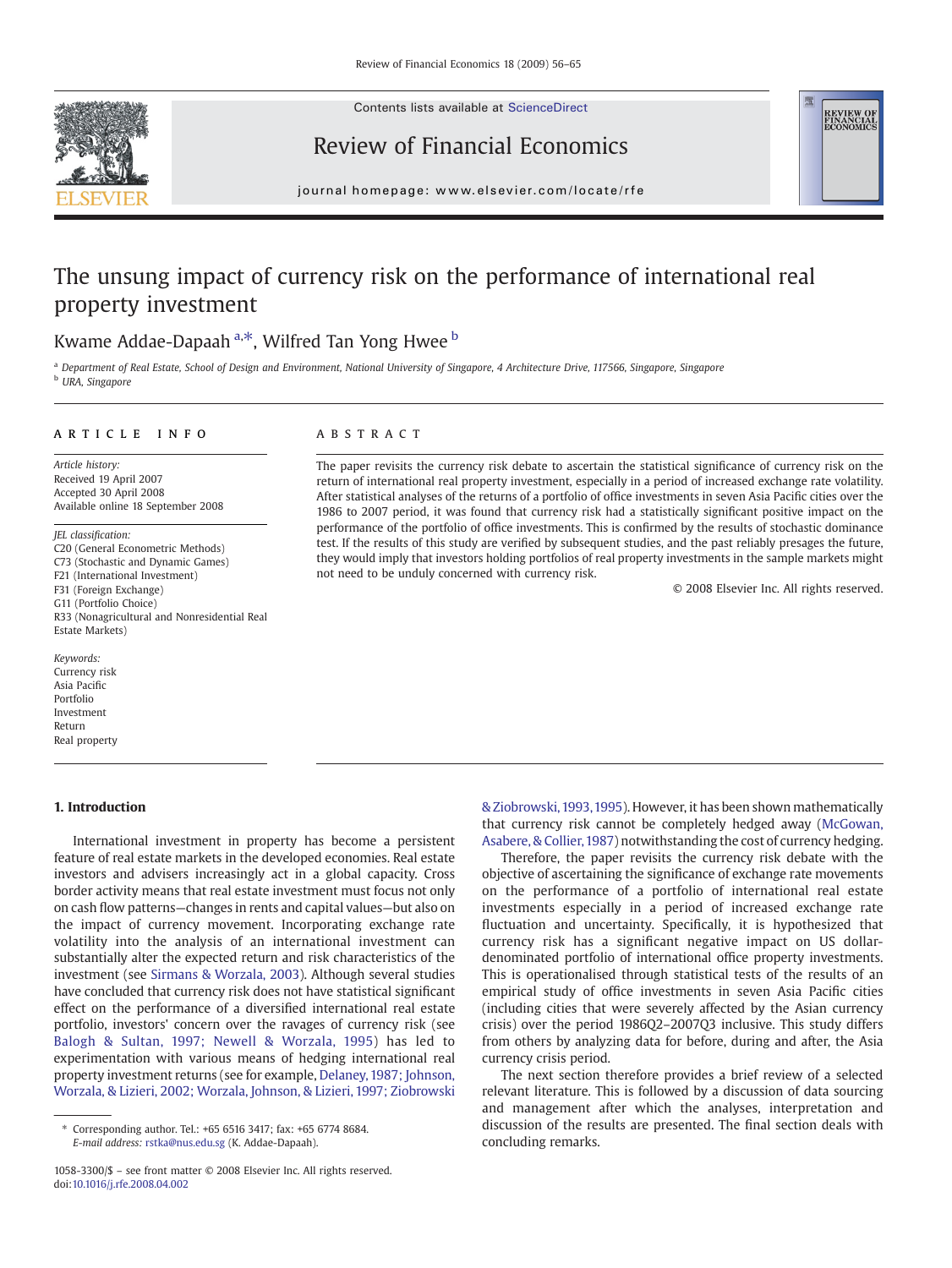#### 2. Literature review

The benefits of international diversification are comprehensively documented in the literature. For example, [Barry and Lockwood](#page--1-0) [\(1995\)](#page--1-0), [Gordon \(1991\),](#page--1-0) [Jorion \(1985\),](#page--1-0) [Levy and Sarnat \(1970\)](#page--1-0), [Ripley](#page--1-0) [\(1973\),](#page--1-0) [Solnik \(1974\),](#page--1-0) [Solnik and McLeavey \(2003\)](#page--1-0), and [Sweeney](#page--1-0) [\(1993\)](#page--1-0) to name a few, have concluded that international portfolios provide higher returns with lower variances than purely domestic portfolios due to low correlations between different national economies. This appears to be the general consensus of past researchers notwithstanding [Goetzmann, Li, and Rouwenhorst's](#page--1-0) [\(2001\)](#page--1-0) contention, which has been controverted by [Forbes and](#page--1-0) [Rigobon \(2002\)](#page--1-0), that the benefits of international diversification are overstated. However, the return from an international portfolio (whether the benefits are overstated or not), is exposed to currency risk as a result of the investor owning a claim in a foreign currencydenominated, time-deferred cash flow ([Jacque, 1996\)](#page--1-0).

#### 2.1. Currency risk

Exchange rates movements have serious implications on the profitability of international real estate investments through the interplay of movements between the investor's home country currency and the foreign currency. [Balogh and Sultan \(1997\)](#page--1-0) reported that fluctuating exchange rate is the most common risk of overseas investment. According to [Ziobrowski and Curcio \(1991\)](#page--1-0) and [Radcliffe](#page--1-0) [\(1994\)](#page--1-0), the exchange rate risk of investments made in a single foreign country can be substantial (see also [Ziobrowski & Boyd, 1991;](#page--1-0) [Ziobrowski & Ziobrowski, 1993](#page--1-0)). This conclusion has been concurred by [Worzala \(1995\).](#page--1-0) Similarly, [Newell and Webb \(1996\)](#page--1-0) found the contribution of currency risk to the risk profile of an international mixed-asset portfolio to be significant for the period 1985–1993. This additional risk was particularly evident in real estate and bonds—the impact of currency risk on stocks was only marginal compared to real estate and bonds.

However, [Jorion \(1990\)](#page--1-0) concluded that from an investor's viewpoint, exchange rate exposure would be important only if it represented a significant component of an asset's risk. Similarly, [Solnik \(1996\)](#page--1-0) argued that currency fluctuation has never been the major component of total return on a diversified portfolio over a long period of time because the depreciation of one currency is often offset by the appreciation of another (see [Addae-Dapaah & Choo, 1996;](#page--1-0) [Addae-Dapaah & Goh, 1998; Biger, 1979\)](#page--1-0). This supports [Froot \(1993\)](#page--1-0) who concluded that the contribution of currency risk to the total return of an international diversified portfolio winnows out over time. [Solnik and McLeavey \(2003\)](#page--1-0) replicated this finding by concluding that the contribution of currency risk decreases with the length of the investment horizon as exchange rates tend to revert to the mean.

Notwithstanding the disagreement on the impact of exchange rate volatility on the returns of foreign investments, currency risk management is considered to be the most important area of risk management in international investment ([Solnik, 1996](#page--1-0)), especially if the exchange rate exposure is significant. In view of this, there has been considerable interest, among researchers, in exploring currencyhedging possibilities to mitigate the currency risk of an international real estate investment. This presupposes that exchange rate volatility has a significant negative impact on foreign real estate investment returns. Since this is not conclusively proven, the basic hypothesis of this paper is that exchange rate volatility has a statistically significant impact (positive or negative) on the returns of a portfolio of international real property investments.

#### 3. Data sourcing and management

Ex-post quarterly data of office capital and rental values for seven Asia Pacific cities: Singapore, Kuala Lumpur, Tokyo, Hong Kong, Makati, Melbourne and Jakarta, were extracted from Jones Lang LaSalle Asia Pacific Property Digest. The choice of the cities (especially Tokyo, Hong Kong and Melbourne) was based on the availability of data. Moreover, Singapore, Kuala Lumpur, Makati and Jakarta were selected for the study for being the cities that were mostly affected by the Asian currency crisis. In addition, quarterly market exchange rates were obtained from DataStream and Bloomberg databases. These exchange rates are used to convert all foreign office investment returns (in local currency) to US dollar returns.

The study covers a period of twenty-one and a half years from 1986Q2 to 2007Q3 inclusive (Period 1). This period is subdivided into two: pre-Asian Financial Crisis—1986Q2 to 1995Q4 (Period 2)—and post-Asian Financial Crisis—1996Q1 to 2007Q3 (Period 3). Period 3 is further divided into two sub-periods: 1996Q1 to 1998Q4 (Period 4 period of the Asian Financial crisis) and 1999Q1 to 2007Q3 (Period 5 the actual post-Asian Financial crisis era).

Furthermore, the following assumptions are made to facilitate the testing of the hypothesis:

- 1) The portfolio of investments consists of office properties only (due to data constraint).
- 2) The investor has/can raise sufficient funds for his investments in office properties. This assumption is aimed at circumventing the problem of capital rationing.
- 3) The investor adopts the mean-variance approach in investments; i.e. he is rational and seeks to attain Markowitz's efficient investments lying on the efficient frontiers.
- 4) All funds invested in foreign office properties will be repatriated to the home country at the end of the holding period (i.e. each quarter). The assumption of quarterly repatriation of returns is certainly preposterous for investment in real estate. However, if currency risk ever has a significant devastating effect on international property investment, the assumption of quarterly repatriation of returns (although seemingly unrealistic) may be the best way to detect the effect. If the assumption leads to a finding that currency risk has a statistically significant negative impact on property portfolio returns, sensitivity analyses will be conducted by relaxing the quarterly repatriation of returns in favour of 5 and 10-yearly repatriation of capital returns and annual repatriation of rental returns. However, there will be no need for further analyses if the results show that currency risk does not have significant negative impact on property returns as currency risk is more devastating in the short, than in the long, term. In view of this assumption, capital gains tax is ignored in all the analyses as accounting for it would grossly distort the results. The reason for this is that there are penal capital gains tax rules and other taxes for the disposal of property within 5 years in some countries (e.g. Malaysia, New Zealand and Hong Kong) where such taxes would not be applicable under normal circumstances. Although quarterly holding period is assumed for the analyses, it is reasonable to state that in reality, astute investors would play within the tax laws to avoid paying "unnecessary" taxes. At any rate, no real property investor will liquidate his assets quarterly albeit the analyses are premised on quarterly holding periods—the assumption is made purely to facilitate detection of the ravages of currency risk, if any. Thus, the reader must take note of the caveat that the paper does not account for tax, except property tax.

#### 4. Currency-unadjusted returns from office investment

The data are used to calculate the quarterly holding period currency-unadjusted office investment returns. The quarterly returns are averaged over the full study period to determine the timeweighted average return ([Table 1](#page--1-0))—Arithmetic mean is most widely used in portfolio analyses [\(Geltner & Miller, 2001\)](#page--1-0). Furthermore, arithmetic mean is supposed to be more accurate than geometric